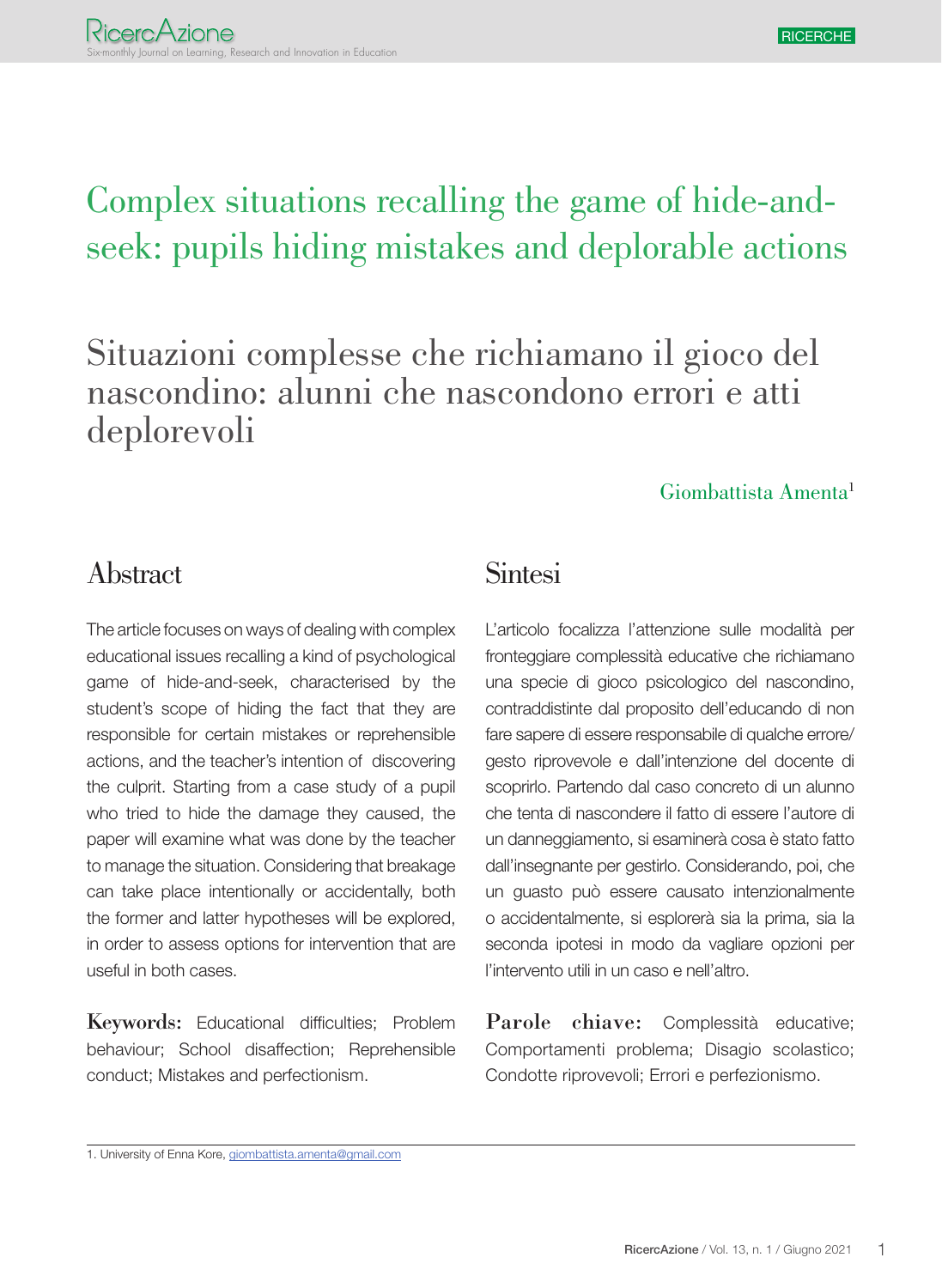### 1. Introduction

In this paper we intend to show how, by using the model offered to manage discomfort (Amenta, 2004)<sup>2</sup>, one can face situations that recall a kind of psychological hide-andseek, marked by the pupil not wanting to let people know that they are responsible for some mistake or damage and the will of the teacher to find out.

In agreement with Montuschi (1993; 1997), educational situations can be considered "complex" when the interventions normally used to deal with them, such as scolding, punishing, direct criticism, and reprimanding prove to be mostly unproductive and even damaging. Moreover, these are actions which, focusing on the level of complexity, underlie partial and reductive interpretations. Above all, these interventions aim more at adaptation than at changing the problematic behavior on which they are made to act which, subsequently, tends to recur in a cyclical manner.

On the contrary, it is necessary to: a) explore the mechanisms and processes involved in the issues that one has to face; b) identify the underlying needs; c) devise qualified methods to solve them, i.e. strategies that take into account both manifest behavior and its hidden or psychological level.

In order to be as clear as possible, we will describe the case of a pupil who tries to hide the fact he caused damage and analyze what was done by the teacher to manage the situation; this in order to identify what works and what does not. Considering that damage can be caused either intentionally or accidentally, we will then move on to explore both the former and the latter possibility to identify useful methods to intervene in either case.

### 2. The case of the pupil clogging the school toilet

As anticipated in the introduction, in order to prevent certain superficial and reductive interpretations of educational issues, i.e. to offer alternative and functional ways of reading the situation to identify effective interventions, we considered appropriate to start by describing the case study $3$ :

> During a training session led by the writer, a teacher, whom we will call Gabriella for convenience, told us about a time when, while she was working in a third-year class, the janitor angrily entered the classroom to inform her that one of her pupils had introduced toilet paper into the sink drain which, consequently, got clogged. The teacher, therefore, interrupted her lesson and asked the children to tell her who had caused the damage. Since no one answered, the teacher warned them that, if the name did not come out "there would be no more parties at school", "there would be no Christmas play", and "there won't be any school trips".

> Seeing that even such threats achieved no results, the teacher decided to change her method: she promised the children that if they told her who had done it, "there would be no consequence". Gior-

<sup>2.</sup> The theory taken as a frame of reference in the elaboration of the aforementioned model, as well as of what is proposed below, is mainly that of Transactional Analysis (see, for example, Filanti *et al*., 2017; Stewart *et al*., 1990; Woollams *et al*., 1985).

<sup>3.</sup> This is a situation that occurred in the branch of a rather prestigious comprehensive school, told to the writer by a teacher who was clearly proud of her educational methods. For obvious reasons, the names reported, both of the teacher and of the pupil, have been appropriately changed.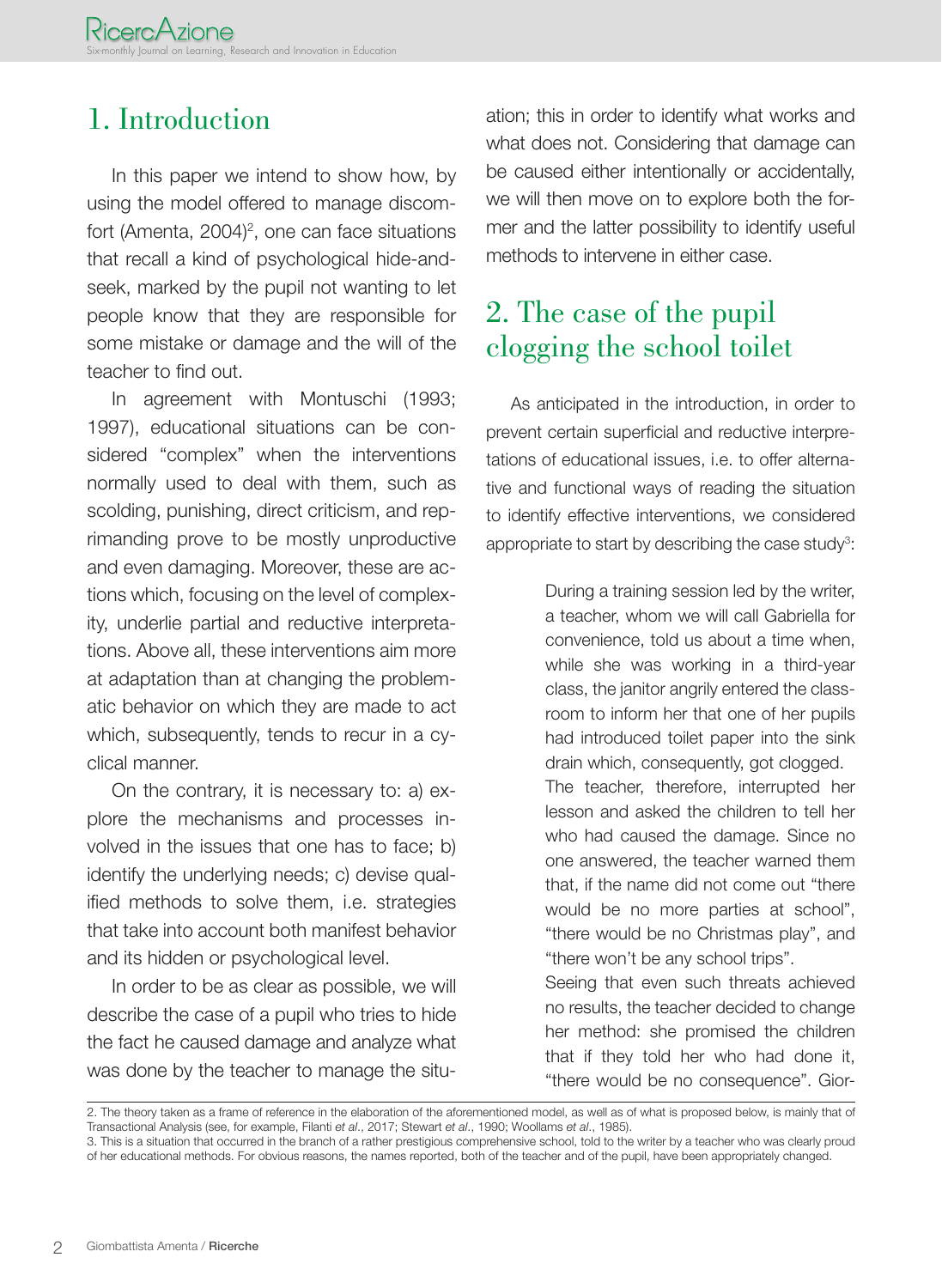gio, a child just over nine years old, asked her for further clarifications, starting the following dialogue:

«Miss, you won't tell anyone?» «Of course! Nobody will know!» «Not even our parents?» «I promise: it will remain between us and it will be as if nothing ever happened!» «You know, miss… Maybe it was me!» Giorgio said. «What do you mean, maybe it

was you?»

«Yes, miss, it was me! »

At this point, contrary to what she had previously assured him, the teacher 'transformed': first of all, she brought the child outside the classroom to scold him ("What were you thinking?") and then, although the tearful pupil promised never to do anything like that again, she wrote a disciplinary note on his diary to take home to his parents. Finally, "to teach everyone what they're not supposed to do", she brought him back in to tell his classmates what he'd done, to apologize to them, and to promise never to do it again.

Satisfied, the teacher considered the case closed.

Of course, no one can say that the situation described was handled well.

As we will see in the following pages, the teacher's behavior risks causing counterproductive reactions.

### 3. Analysis of the actions undertaken

In order to find ways to better manage situations of this kind, it is necessary to first of all analyze what has been done, i.e. what works and what doesn't.

### 3.1. Looking for a "culprit", criticizing and scolding

What emerges from the description of the case study is how, immediately after learning what had happened, the teacher started an investigation to discover the author of the damage. Once she found him, in order to obtain repentance as well as the promise not to do it again, the teacher resorted to criticizing and scolding, ordering him to return to school with his parents.

To summarize, the key moments of the implemented method were:

a) a stop in teaching;

b) the beginning of a sort of investigation to find the author of the damage;

c) blackmail, upon seeing that entreaties did not bring results;

d) use of deception to get the pupils to talk and the "culprit" to come forward;

e) blame and reprimand towards the person who caused the damage;

f) invitation to the "culprit" to admit to having made a mistake, to tell his classmates it was his fault, to promise not to do it again;

g) written note with the order to return to school accompanied by his parents.

The logic underlying the interventions carried out seems, essentially, of a moralistic type while there is a lack of understanding the reason and needs that can be identified behind the behavior deemed improper.

By proposing to teach good manners, admitting one's mistakes and taking responsibility for them, the educator implemented a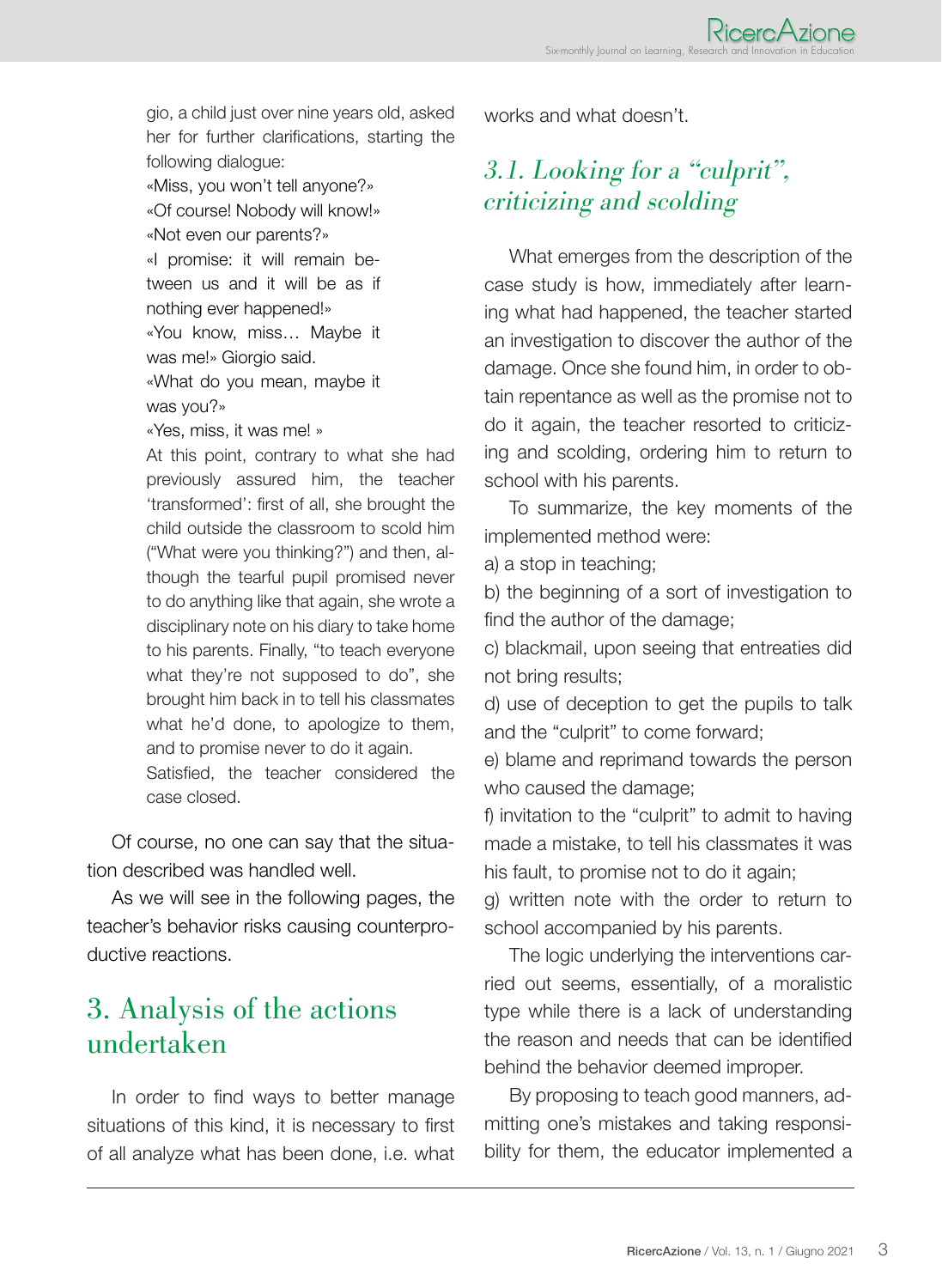sequence of actions that follows the claim of those who intend to fix issues by removing the warning lights that signal them.

More specifically, these actions recall the style of those who propose to cure diseases by eliminating the symptoms that reveal them. Therefore, despite her good intentions, the teacher risks leaving the present complexity unchanged and achieving goals other than those desired.

Moreover, in addition to the overreacting that marks the teacher's attitude, her 'transformation' risks encouraging children to believe that it is better not to trust adults. Indeed, by betraying children's trust, one runs the risk of consolidating the idea that, if they make mistakes or act inappropriately, it is better not to reveal it and not to be discovered.

If we consider that these are beliefs that mark the behavioral paths that are observed in certain personality disorders contemplated in the DSM5 (American Psychiatric Association, 2014), we cannot consider it suitable to reinforce them in pupils.

#### 3.2. The definitions of child and education that are at the basis of the actions undertaken

Focusing on the superficial level of improper behavior and appealing to a child's self-control to change it and/or to eliminate it sees an idea of education and pupil that is worth explaining and analyzing.

Indeed, the idea of child at the basis of such type of interventions does not seem that different or more evolved compared to the one privileged in education at the end of the 19<sup>th</sup> century. In particular, as Dell'Antonio (1992) pointed out, pupils at the time were considered as small adults, an intrinsically immature individual that needed help to mature.

The degree of maturity was then assessed on the basis of the comparison between the child's and the adult's condition to discern 'good' from 'evil', to behave 'well', to control oneself, to dominate one's instincts and vices.

Even in some school books such as *Gi*annettino<sup>4</sup> and in some children's books such as *Cuore. The Heart of a Boy* and *Pinocchio*, the child who behaves like a small adult, who stops being mischievous, who controls and restrains his or her impulses to make room for commitment and a sense of responsibility is praised; even playing is considered a waste of time and a source of potential danger.

A child's discomfort, therefore, was rarely considered and dealt with in a qualified manner. Pinocchio's lies, for example, were interpreted as deviant conduct with respect to social norms and good manners. As is well known, Pinocchio is allowed to become a child again only when he becomes judicious, when he begins to behave well and stops telling lies.

In conclusion, the educational intervention focused on the evident level of conduct and on external signs of discomfort: indeed, in the face of Pinocchio's lies, the intervention consists in teaching him not to tell them. Educational action, therefore, translated into

<sup>4.</sup> This is a school book intended for elementary schools in what was the Kingdom of Italy which, in addition to academic content, features episodes from the life of a child named Giannettino as an educational function.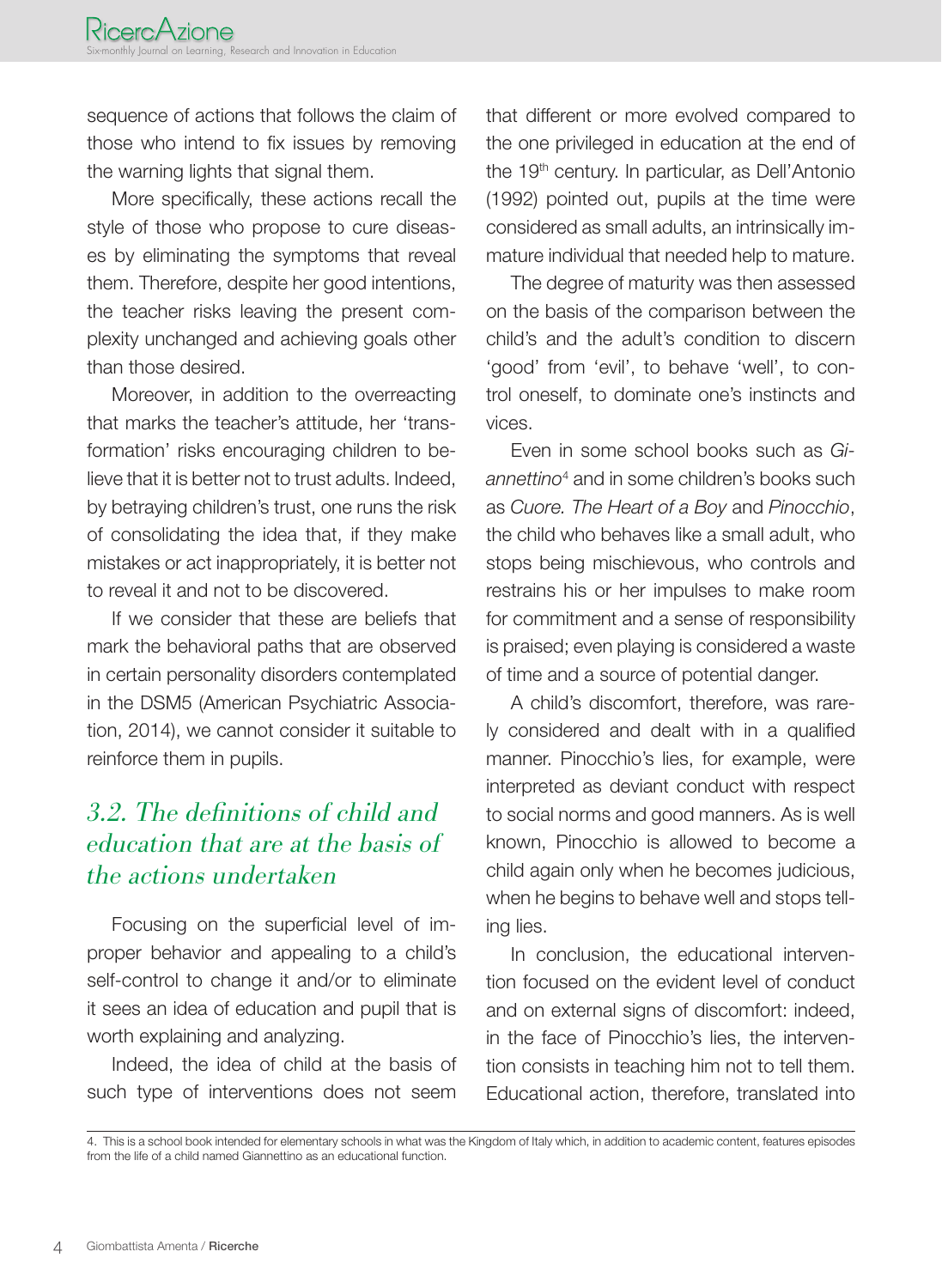the containment, control, change, and elimination of any problematic behavior, i.e. in the promotion of compliance with rules.

### 4. In search of effective interventions

In order to identify useful interventions in managing complex educational situations of the kind described, it is important to keep in mind that the teacher in the case study previously discussed did not bother identifying any emotional needs and/or lacking underlying the child's behavior. If we consider that she is even satisfied with the results achieved, it is clear that she is unable to go beyond the evident level of the pupil's behavior. Above all, she does not understand that, through her actions, she risks producing results that are radically different from those that she proposes to achieve.

#### 4.1. The pupil's and the teacher's problem

Faced with educational complexity, it is necessary, first of all, to decide what issue to focus on. Although it may seem obvious, it is far from a simple operation (Montuschi, 1997) also due to the numerous devaluation mechanisms that can further invalidate and complicate the problems that one means to address.

In this case study, at least two different types of problems can be identified: that of the child and that of the teacher. Clearly, in

the latter case, it is not a question of personal but educational difficulties: the teacher needs to understand the processes and dynamics underlying the situation described, and to plan appropriate interventions to solve it.

Although focusing on the pupil and their possible problems represents a practice that is still rather widespread, it is worth highlighting that this can lead to the devaluation of the teacher's role as well as his or her need to understand the complexities of the role and find useful ways to manage them. Indeed, if an educator's needs remain unfulfilled, should they find themselves facing similar difficulties again they will probably fall back into the initial condition of not knowing what else to do apart from what has already been done.

Focusing solely on the child and on their behavior can make even interventions on the part of experts from within or from outside the school vain. Indeed, it is not a given that help of the type indicated is an asset to the teacher doing their job or understanding what to do differently or with greater vigor with a particular pupil or with others who may present similar difficulties and/or problem behavior.

If we consider that it is a teacher who, more than others, works in contact with the pupils, it follows that it makes no sense to leave them alone to manage important problems of the type described, thus ignoring the difficulties and educational needs that arise<sup>5</sup>. In the following pages, therefore, the attention will be focused mainly on the teacher's educational issues.

5. One of the inherent contraindications in the way Italy carries out inclusion in the classroom is related to the fact that, while there are many courses to train teachers specialized in supporting pupils with disabilities, teachers already working often do not have the necessary support. Increasing the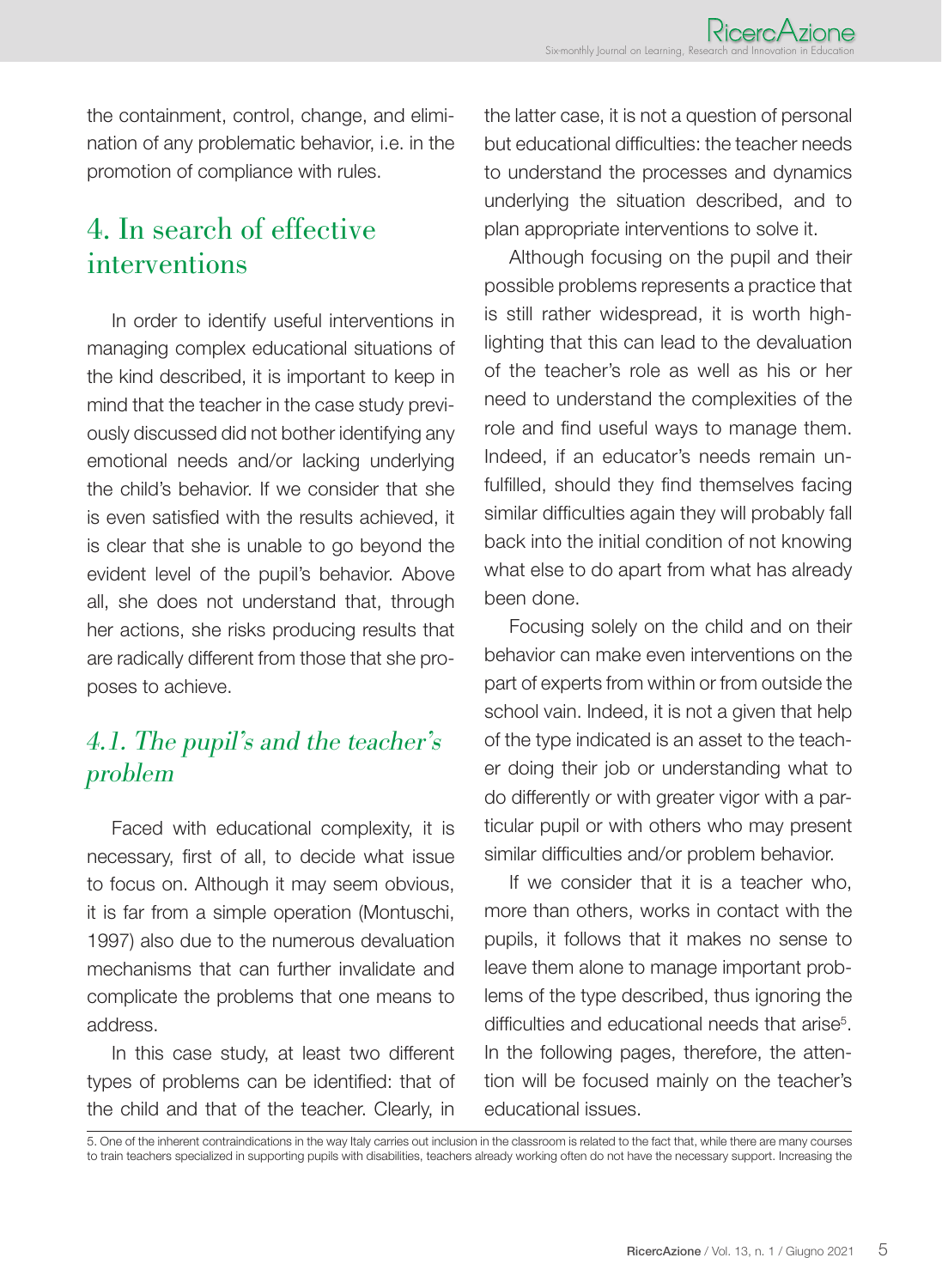That said, in order to decide how to deal with the situation described, it is necessary to first ascertain and establish whether the child has intentionally or accidentally clogged the sink as the actions to undertake will be radically different according to the case.

### 4.2. First option: the child was intentional in his actions

If we consider that, usually, anger and punishments are milder when behavior is judged accidental and, on the contrary, they are amplified when it is considered intentional, it can be assumed that the teacher of the case study examined believed in the latter option.

In any case, if in such a situation it is ascertained that the child's gesture was deliberate, then it is necessary to identify which intentions, feelings and/or emotional illiteracy caused it. Indeed, it is possible that it is a passive-aggressive behavior that underlies feelings of anger as well as a preference for indirectly regulating any pending interpersonal issues. In this case, emotional illiteracy would be the result of a chronic internal prescription to "not feel anger" and/or "not express anger", which the inspective and punitive attitude privileged by the teacher risks to further reinforce. Indeed, the teacher's actions risks consolidating, both in Giorgio and in his classmates, the belief that, in the event that they do something wrong, it is better not

to trust adults and be careful not to be discovered.

So what to do differently?

### 4.2.1. Promoting emotional competence

Numerous studies have shown that intelligence does not exist in a pure state or separate from other components and basic processes of one's personality and that the promotion of full maturation cannot be separated from the development of emotional competence.

In the Anglo-American world, the expression emotional intelligence is preferred (Goleman, 1997; 1998), which, among the first Salovey *et al.* (1990), defined as a series of abilities including the awareness of one's own and other people's feelings and, in particular, the skill of monitoring and mastering them as well as that of using them appropriately to guide thoughts and actions. The writings cited have pushed the beginning of numerous research studies as well as a rich and lively debate on the subject.

The expression 'emotional intelligence', however, risks inducing the idea that it is not easy to teach it, i.e. to produce significant changes in the short term through pedagogical-didactic interventions. Therefore, as Montuschi (1993) proposes, it is preferable to use the terms 'emotional competence' and 'emotional literacy'.

In order to understand the problems involved in case studies of the kind described,

number of support teachers and/or the amount of hours they spend in the classroom does not automatically improve the quality of inclusivity. Indeed, the design and implementation of qualified interventions are not guaranteed by the increase in the number of support teachers if, together with regular ones, they are left alone to cope with the educational issues. On the contrary, they must be allowed to rely on a good educational counseling service.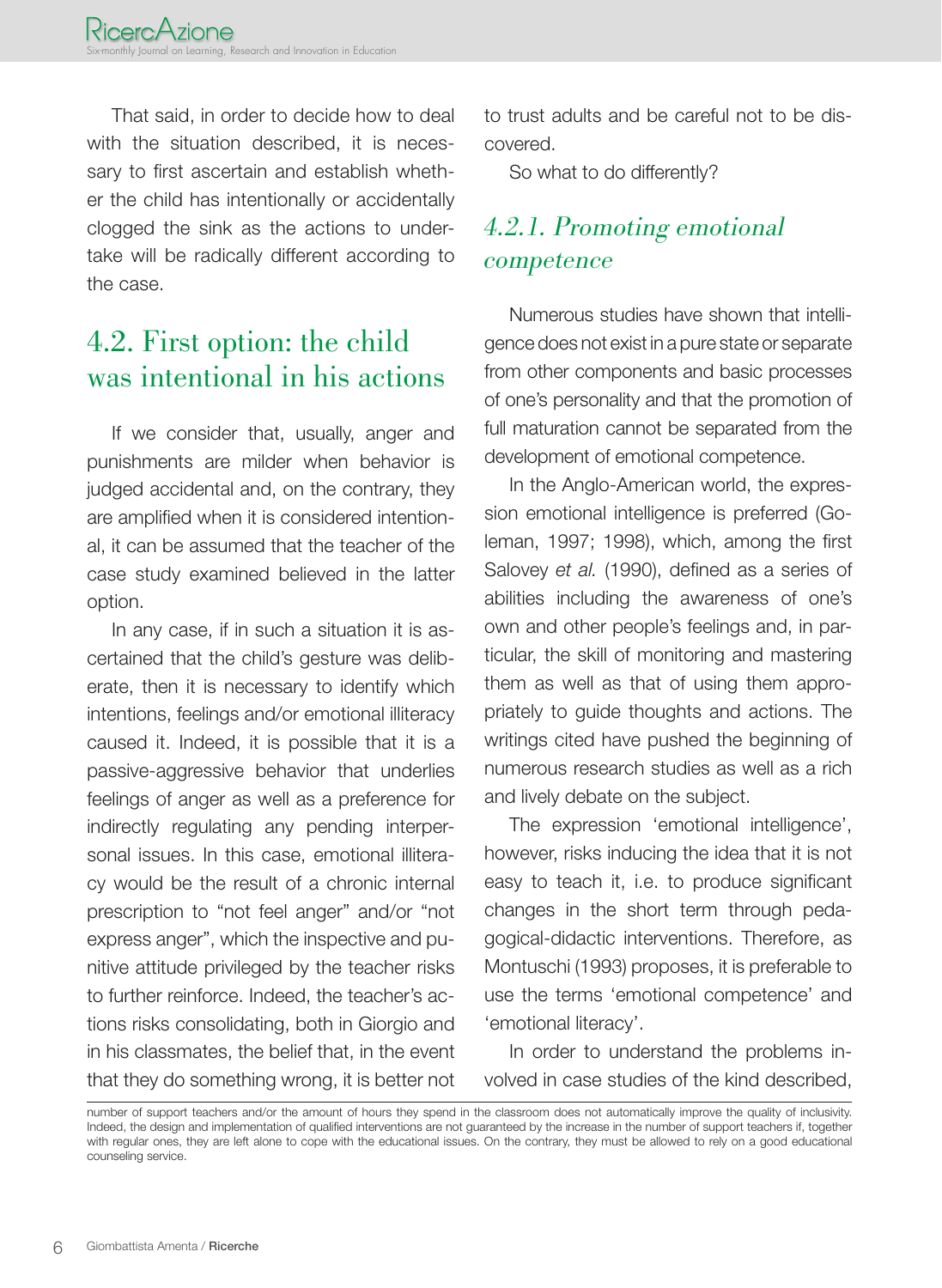it is useful to recall that the studies conducted by transactional analysts have made it possible to identify and distinguish natural feelings and feelings of blackmail (English, 1971; 1972). In the latter case, it is a question of feelings that have gradually replaced and covered some of the natural ones. Therefore, happiness can be used instead of sadness, fear instead of anger, sadness instead of anger, anger instead of sadness, and so on.

Indeed, from an early age children might be encouraged and/or discouraged to feel and use certain feelings. In particular, sometimes any manifestation of anger or rage is devalued and even punished with phrases such as "Be calm!", "Don't you dare!". In other cases, sadness is not accepted and, if the child suffers and/or complains, it is easy for them to receive messages such as "Don't cry", "You act like a girl". In other cases, feelings such as fear and even joy and enthusiasm are not allowed, if they contrast with the atmosphere of mourning and tragedy that is sometimes predominant in some families.

It is interesting to underline that, in such situations, it is easy for children to find themselves in front of a kind of crossroads: to please or to rebel against the expectations of parents and/or significant people. Indeed, prompted not to feel and not to use a certain feeling such as anger, children might find it useful to remove it and/or replace it with another such as, for example, fear. Subsequently, in situations where it is useful and appropriate to get angry, it is easy for such

children to show fear.

Children who intend to remain faithful to themselves can also decide to live in secret a devalued feeling and/or to use it indirectly. In particular, if a child has been told not to feel anger, he or she could find it useful to play 'pranks' in order to experience, albeit indirectly, the feelings denied. Obviously, these are behavioral patterns which, if not adequately identified and treated, can become chronic and even evolve into much more important and destructive passive-aggressive forms.

Although the fundamental criterion to identify emotional illiteracy is congruence with the context, in the analysis of complex situations it is common to focus one's attention on accentuated behaviors, for example of an aggressive type, and to ignore all or part of those that are milder, attenuated, and reduced6 . Given that both over-reactive and under-reactive patterns can determine rather destructive endings, in the absence of clear anger, hatred, and aggression it is easy to be misled, forgetting that some subjects prefer to express such feelings indirectly. It follows that, in order to understand educational complexities and to intervene adequately to manage them, it is essential to observe amplifications and reductions, or exaggerations and attenuations that can occur alternately.

Incongruent answers in one sense or in the other, therefore, always hide specific chronic internal determinations, taken on in conjunction with previous strong traumatic experiences which must be duly identified

6. In pedagogical and/or psychological literature, there is no shortage of writings concerning manifest problems of an aggressive and destructive type while there are not many studies concerning "submerged" (Pieretti, 1996) or "hidden" (Montuschi, 2004) issues such as, for example, those who hide themselves behind excessively adapted behaviors, marked by the exaggerated determination not to disappoint the expectations of others and especially of significant people in one's life.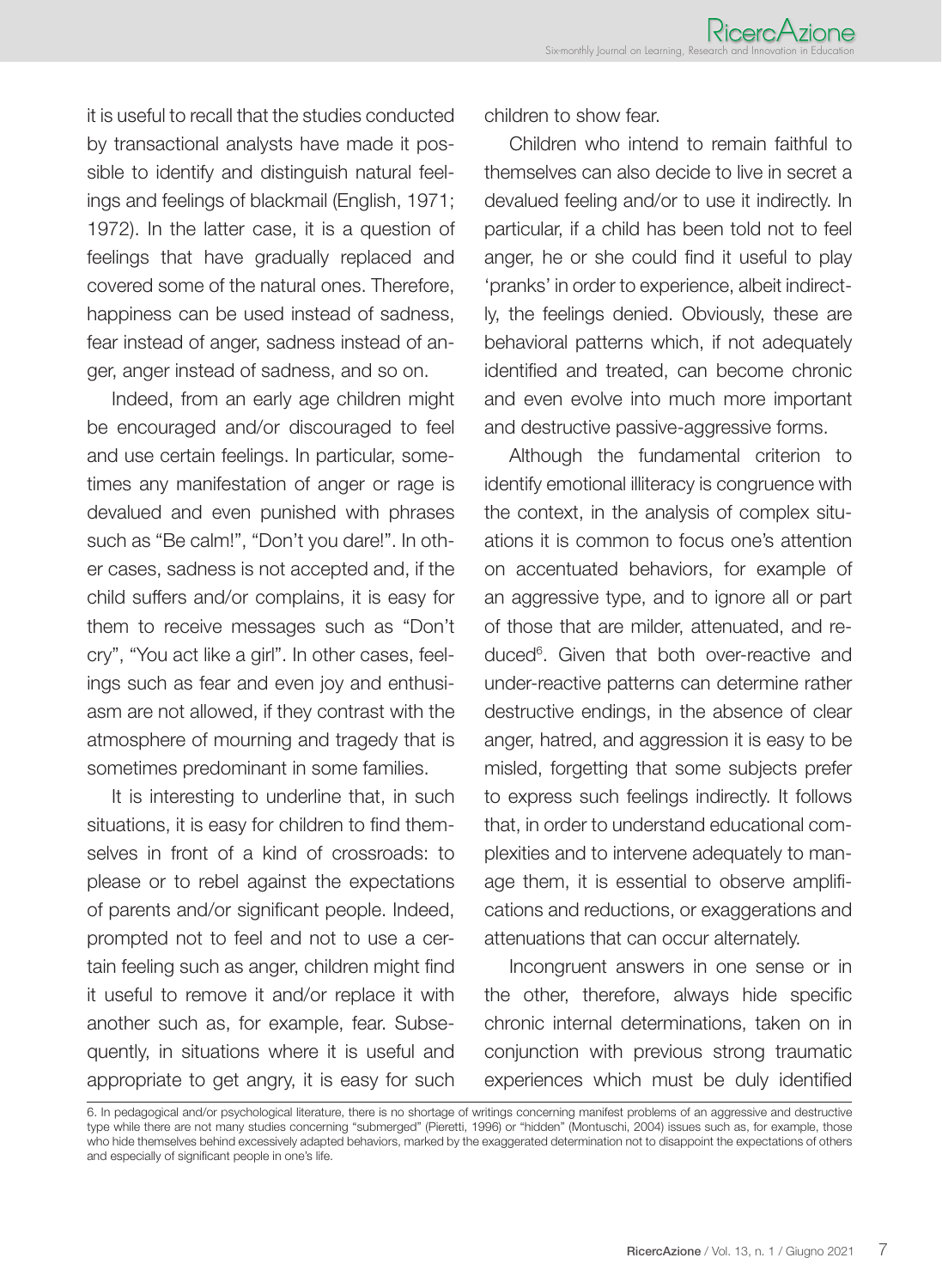and treated (Boals, 2018; Merrill *et al*., 2016).

Keeping this in mind, in the event a child does not manifest and does not use feelings such as anger and/or rage, it is necessary to help them regain possession of such feelings, i.e. consider that these are not improper or bad parts of oneself but, on the contrary, precious ones from which one can draw strength, assertiveness, and energy to better respond to problems. "He who is angry at what he must and with whom he ought to and, furthermore, how, when, and for how long he ought to, can be praised!"7.

#### 4.2.2. Instructions for the intervention

Rather than merely discovering and punishing the "culprit", the teacher of the case study described could ask herself what to do to allow Giorgio and his classmates who might show similar instances of emotional illiteracy to regain the permission to experience a full range of emotions and feelings. Specifically, she could help the child to understand what he thinks and feels when he clogs the sink (e.g. rage, anger, fear) and then to find appropriate options to respond to his need, as appropriate, to be heard, considered, respected. She could help him to identify the fear of manifesting and using anger and, therefore, teach him to verbalize it and/or to communicate it directly.

Specifically, it is possible to plan and start educational programs aimed at a single pupil or at the whole class. Since the possibilities are manifold, some of them are indicated by way of example.

If one opts for an intervention aimed at the whole class, one can start working by inviting the pupils to arrange themselves in pairs or small groups and, afterwards, offer them an exercise of the following type:

*I am wronged or have a pending matter with someone:*

- a) *What do I think?*
- b) *What do I feel?*
- c) *What do I do?*
- d) *What can I do differently?*

Question a) aims to activate the cognitive dimension; b) intends to activate the emotional dimension, i.e. to encourage awareness of the feelings experienced; c) is aimed at stimulating awareness regarding the decisions taken, including those that may be taken automatically; d) aims to stimulate problem-solving skills and, in particular, divergent thinking in order to overcome any functional rigidities and to facilitate the discovery of new options.

In the next phase, with the full class, pupils can be asked what their answers were and, thus, help them to identify the feelings that each of them entails.

Taking advantage of the options identified by their classmates, each pupil can take note of which ones he or she tends to devalue and, therefore, can consider re-appropriating and using them.

This intervention implies a predominantly cognitive-emotional level.

It is possible, however, to go further and propose, for example, a play to allow those who have difficulty with a certain feeling to take on the roles of characters who give

<sup>7.</sup> Aristotle, *Nicomachean Ethics*, VII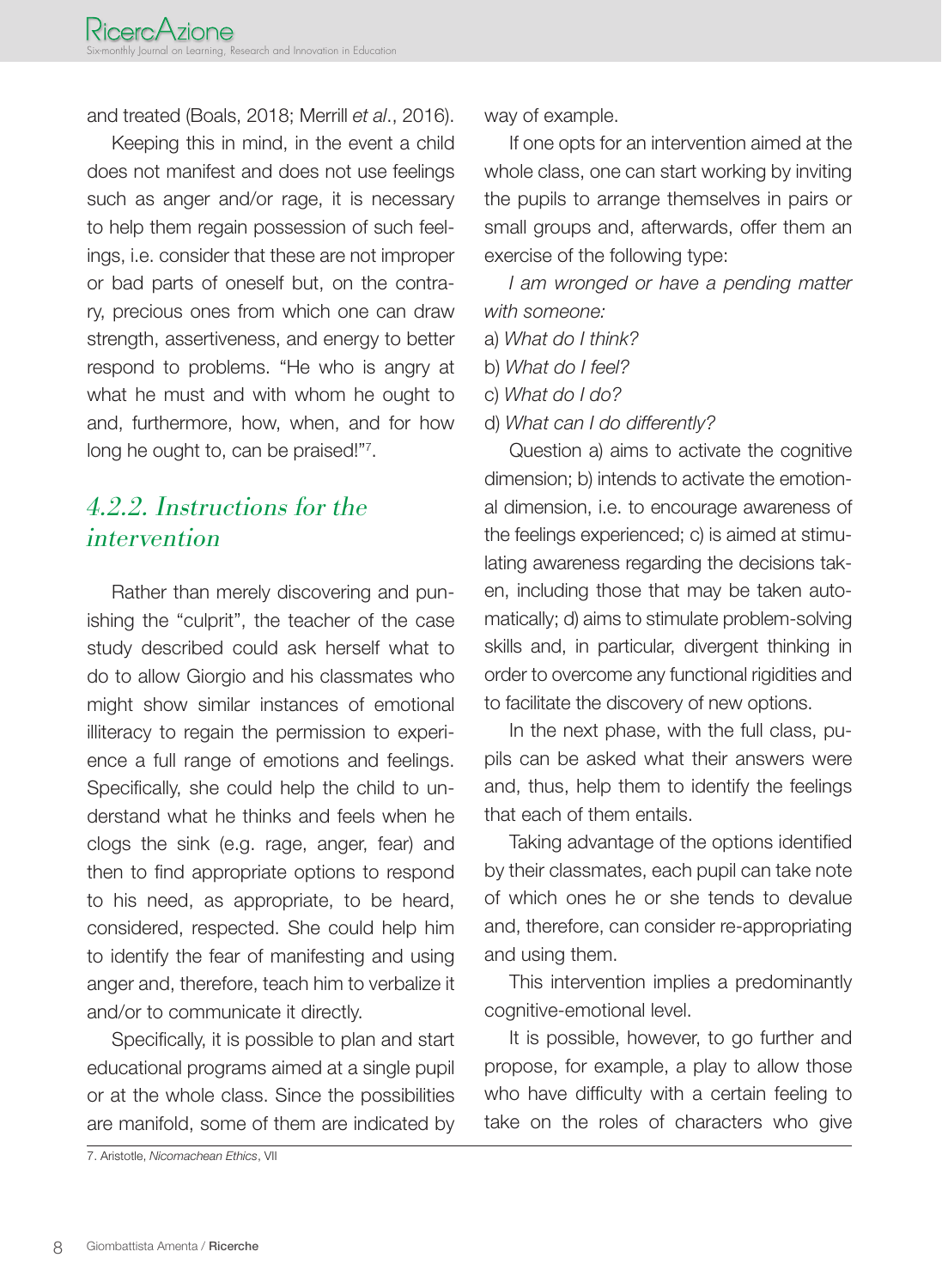themselves permission to feel it, to manifest it, and to use it appropriately.

Alternatively, students can be invited to choose a character or animal to identify with and to explain the reason for this choice. Similarly, pupils can be divided into small groups and then invited to invent and stage a play or a mime in which each will show the opposite characteristic to the one they think belongs to them. Thus, if a child has chosen the lion, believing that it resembles him and/or that he likes it for its strength and aggression, he can be invited to act out the opposite polarity: in the play, he will become a sweet and gentle lion.

Hiding behind characters or roles of a play, it is easier to think about, feel, and use any denied feelings, i.e. to identify them, give them a name, and give oneself the permission to express and use them appropriately.

### 4.3. Second option: the child accidentally clogged the sink

If, unlike what has been hypothesized up to now, the damage to the sink is the outcome of an accident, before implementing any intervention it is necessary to establish what aims one means to achieve. Specifically, it is worth asking: What do we propose to achieve by identifying the author of the damage, blaming them, punishing them, and making them promise not do it again? What do we want them not to do anymore? Are we expecting them to be careful not to cause damage in the future? Do we want them to learn to take responsibility for their actions? What else?

Focusing on the child's attempt not to

be discovered, as in the initial stages of the situation described, can help us identify important educational purposes such as loyalty, honesty, and responsibility. To understand the importance of the qualities described, imagine, for example, a motorist who, while trying to get out of a parking space, inadvertently damages the side of the car near his. Even if he had no intention of causing damage, at that point there are two options: a) run away before anyone notices what has happened; b) find the owner of the damaged car or leave them his name and address so that they can get in touch and obtain the compensation they are entitled to.

Although both in the case of the child and in that of the motorist the damage is the result of some misunderstanding, once determined, it is essential that those who caused it assume their responsibility.

However, even if promoting these qualities is a basic goal to reach, one must pay particular attention to the ways used to promote them. Indeed, an excessively inspective and punitive atmosphere risks being unproductive. Above all, as one can be seen from the case study, appealing to one's fear might make the pupil repent of having admitted to being the perpetrator of the damage. On the contrary, it is necessary to explore in depth why he tried to hide, i.e. to identify his fears and the possible mechanisms that amplify them.

#### 4.3.1. Moral conduct: anonymity and social control

In the previous paragraph it was noted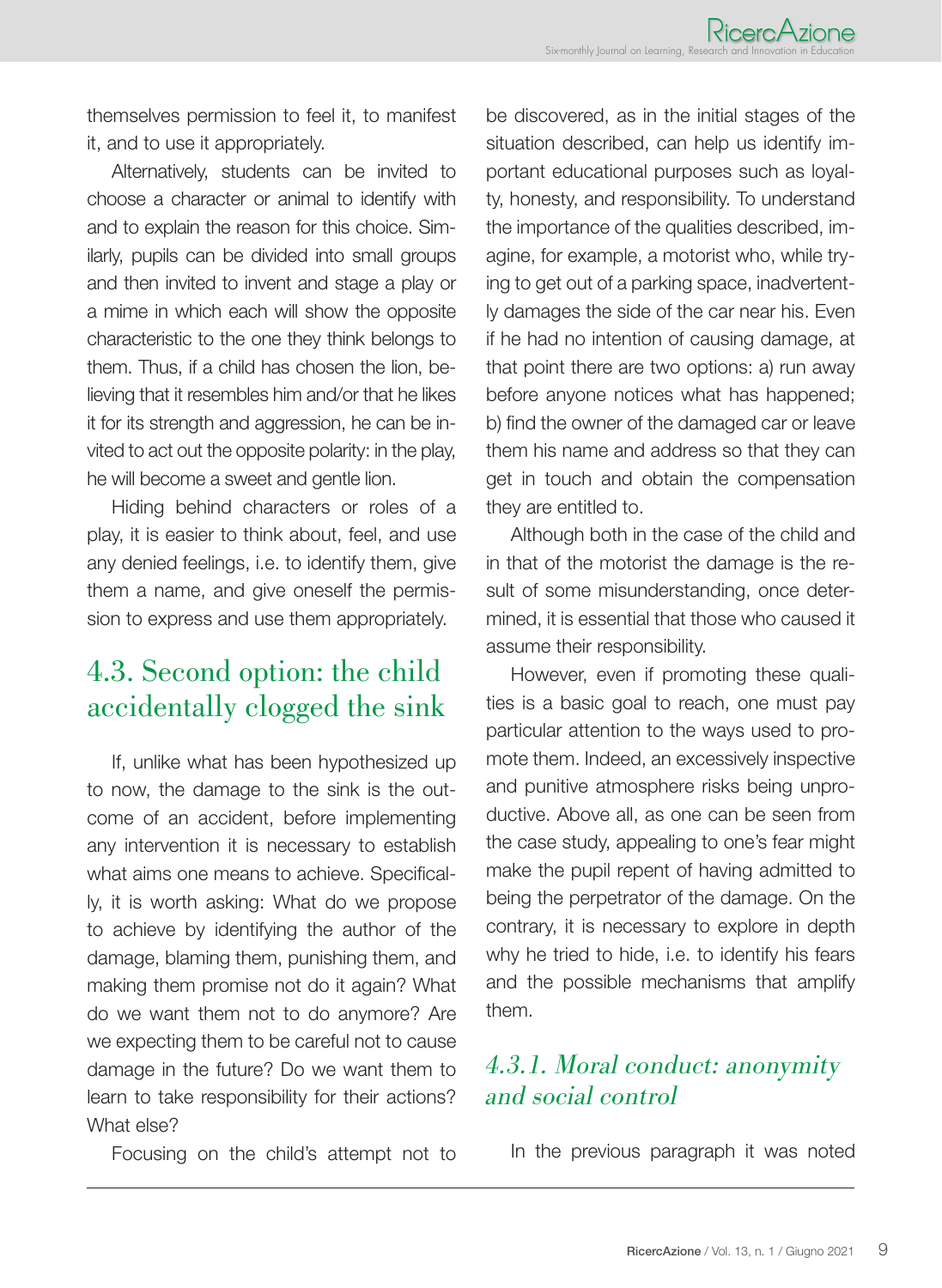that, if a pupil has made a mistake or damaged something intentionally, it is necessary to identify which reasons may lead him or her to fear discovery.

The first, rather obvious, assumption is that the pupil thought of hiding behind the anonymity they felt in that specific context.

To understand how the perception of social control can prompt different ways of acting, it is useful to mention an interesting experiment conducted by Philip Zimbardo (2008). Having noticed the feeling of anonymity of some streets of Palo Alto and of New York, the professor had a car without a license plate and with the hood open left near the campus of the University of New York, in the Bronx, and another similar one near the University of Stanford, analyzing the reactions of passers-by in both contexts.

In the case of the Bronx, Zimbardo and his assistants had not yet finished fixing the video recording equipment when, in broad daylight, an entire family stopped and began to loot the car: while trying to disassemble the battery, the man ordered his wife to empty the trunk and the son to check the dashboard. Twenty-three similar acts of vandalism followed, mostly perpetrated by ordinary citizens: adult, white, and well-dressed.

On the contrary, in Palo Alto, in a whole weekend it was not possible to record a single instance of destructive conduct: passers-by looked but without touching anything. At a certain point, when it started to rain, a gentleman approached the car to close the hood and, after it was taken away once the experiment was over, three different people called the police to report the theft of an allegedly abandoned or stolen car.

On the basis of what has been reported, it is tempting to conclude that those who live in the Bronx, unlike the citizens of Palo Alto, have within them a different operational sense of community and pro-sociality. Instead, we must consider that the degree of anonymity, i.e. the feeling they cannot be identified and recognized, is different between one context and the other.

It is therefore clear to see how a pupil like Giorgio or the car driver who inadvertently damages a car when exiting the parking lot may feel tempted to hide behind anonymity and, therefore, to behave like the passers-by who preyed on one of the two cars used in Zimbardo's experiment. From an educational point of view, therefore, it is necessary to verify whether and to what extent the pupil has in him an adequate sense of belonging, community, and pro-sociality or if he prefers to regulate his actions on the basis of possibility and/or the risk of being seen, identified, and judged by others.

#### 4.3.2. Respecting the rules: free choice or forced choice

In the previous paragraph we focused on the relationship between different ways of acting and conforming to the values, rules, and cultural models of a given group, and the different degree of anonymity that marks a given social context. Considering this, it is tempting to assume that conformity and a suitable conduct represent ideal educational purposes. Indeed, making sure that children learn to respect values and rules and to act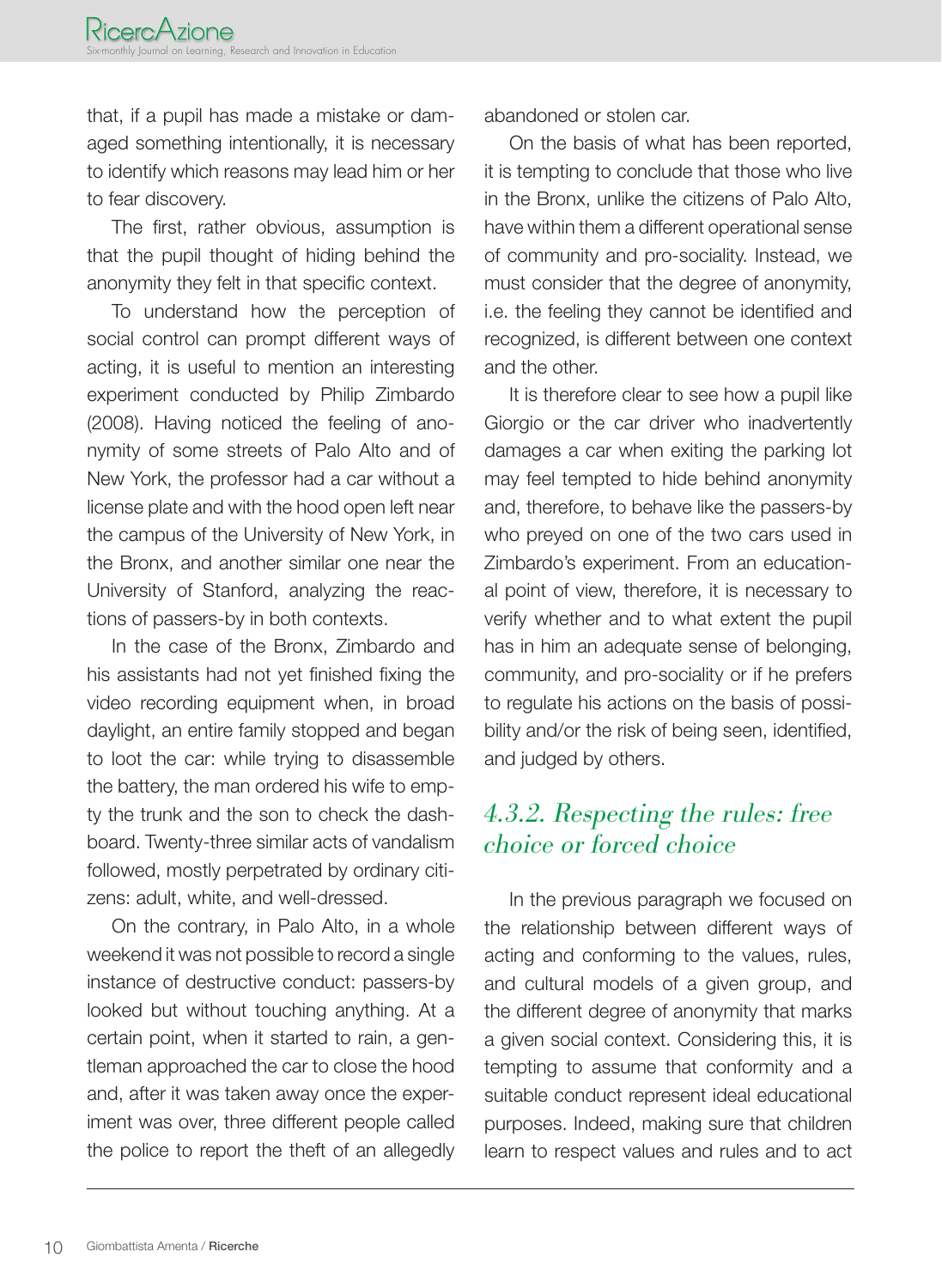in a careful, diligent, and respectful way is of paramount importance. Nonetheless, it is advisable to: a) check whether, from time to time, compliance with social norms and rules represents the outcome of a free or 'forced' choice; b) identify behavior marked by the persistent and pervasive desire not to disappoint significant people; c) avoid encouraging behavior that is overly adapted in order not to produce unproductive and even damaging outcomes.

First of all, it is necessary to ascertain whether the respect of social values and rules by a child constitutes the outcome of a free, independent, and autonomous choice or of a 'forced' choice, i.e. deriving from the desire to fulfill the expectations of others and, in particular, of significant people in one's life (Amenta, 2017). Indeed, the former case configures a way of acting expressive of oneself which has its roots in the objective, authentic, and profound meaning of the principles observed. On the other hand, the latter represents more a way of being dependent, carried out in order to obtain something, which has as its reference others and their expectations, and is diversified according to the range of conformist/complacent vs. oppositional/rebel (Montuschi, 1997, p. 15ff; Woollams *et al*., 1985, p. 28ff).

Secondly, one must pay attention to some extremely 'forced' ways of conduct that one can observe in "good children" (Simmons, 2010) as they can hide the pervasive

and inveterate will to fulfill the expectations of others. Indeed, feeling constantly under scrutiny, some resort to one of the following two styles in order to be judged favorably<sup>8</sup> (Dickinson *et al*., 2003; Smith *et al*., 2016): a) evade any negative judgments and reactions by impressing the interlocutor, for example through the display of qualities, merits, and personal successes; b) avoid being rejected, humiliated, (Casale *et al*., 2016; Giusti *et al*., 2011, pp. 64ss) or ostracized (Zamperini, 2010) by monitoring even the slightest reaction of one's interlocutor, i.e. acting in a cautious, thoughtful, attentive, and inhibited way (Besser *et al*., 2010).

Thirdly, before implementing moralistic and punitive interventions in an automatic and repetitive way, it is necessary to evaluate what contraindications can derive from them, especially for those who prefer extremely 'forced' or adapted behavior. In order to understand what results this can lead to in terms of strengthening and chronicizing inappropriate decisions, it is considered useful to cite two case studies. The first concerns a young novice driver who, after being in a car accident, avoids informing his parents and asking them for help. The second is that of a teenage boy who, after a collision between his scooter and a car, decides not to go to the hospital despite severe pain in the abdominal area so as not to have to tell his parents.

Indeed, the aforementioned behavior is

<sup>8.</sup> In this regard, two different types of simulation can be identified: the deliberate will to lie and the automatic and unconscious tendency to deceive oneself and/or others. The accentuated propensity to build a positive image of oneself in order to obtain particular attention and avoid rejection can sometimes be found in certain personality disorders and, in particular, in the narcissistic one. Obviously, those who act in a hyper-compliant, hypermature, hyper-adapted way do not always and do not necessarily have this illness. Furthermore, the question of whether to diagnose Narcissistic Personality Disorder before the age of eighteen is relatively controversial (Kernberg, 2006, p. 74; Kernberg, 2001, p. 95).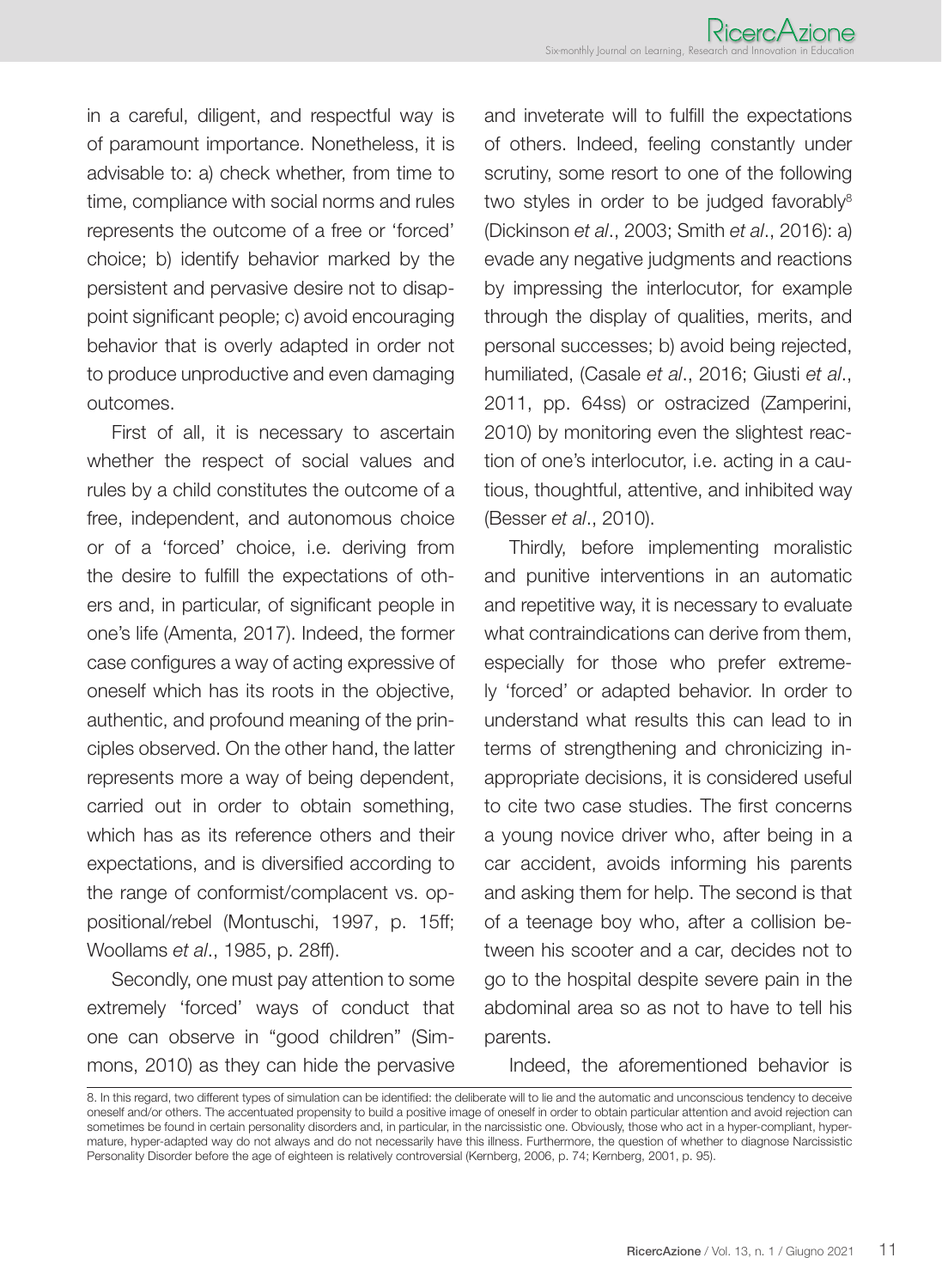excessively adapted and is implemented in order to prevent unfavorable judgment, i.e. blame, reprimand, and/or punishment.

In conclusion, in the case of behavior marked by the intent not to let people know that one is the author of some mistake, damage, or reprehensible act, it is reductive to intervene expecting an admission of responsibility and repentance. The conduct of the child who hides having clogged the sink, like that of the subjects involved in the aforementioned road accidents, underlies the attempt to prevent negative judgment, criticism, and punishment. Therefore, instead of stimulating its chronicization to unproductive levels by reinforcing one's determination to not make mistakes and avoid negative judgment at all costs, it is necessary to explore the underlying fear and find useful ways to reassure the person and reduce the feeling. Instead of ignoring the feeling, it is therefore necessary to fully explore the concern that pervade the experience of the protagonists of the case studies mentioned and prevent them from rising dramatically to the point of stimulating decisions that can degenerate into sometimes dramatic endings.

#### 4.3.3. Instructions for the intervention

The different types of 'adapted' behavior

can be considered the outcome of specific internal paths that stemmed from the activation of five different types of chronicized parental messages, technically referred to as drivers, orders, or counter-orders: "Please Me!", "Be Perfect!", "Hurry up!", "Try Hard!", "Be Strong!" (Kahler *et al*., 1974; Kahler, 1975; 2008). Once activated, each internal order can give rise to a specific type of behavior which is, however, a way of responding to the expectations of others (Bastianelli *et al*., 2013; Ware, 1983)<sup>9</sup>.

In the case of the child attempting to hide having clogged the sink, it is possible to identify, behind his behavior, an internal order such as "You cannot allow yourself to make mistakes" or, if we assume the language of Transactional Analysis, the counter-order "Be Perfect!".

Given that careful and polite actions can degenerate into reluctance, inhibition, blocking and even inaction<sup>10</sup>, two criteria are crucial to identify the driver "Be Perfect!": the inability to enjoy successes and despair in the face of failure. In other words, those who are inclined to the driver "Be Perfect!" tend to attribute little or no importance to success and merit: on the contrary, they tend to overestimate mistakes, living them as a kind of disaster to be avoided at all costs.

For observation in the classroom, it is useful to take into account the frequency and

<sup>9.</sup> By virtue of the order "Please Me!", the subject acts to respond to the internalized duty to please others. The subject therefore acts on the basis of what others ask, desire, or on what he assumes they want. The second driver is "Be Perfect!": in this case, the subject acts stimulated by the idea of becoming better and improving by doing more and more, and better. Also, in this case the underlying need is to be appreciated and admired by others. The third order is "Hurry up!" and it manifests itself in the concern not to waste time. The origin, also for this type of order, is similar to the others: to silence the parental figures mentally present who cannot bear to waste time. The fourth order is "Try Hard!" and it manifests itself in the subject's attempt to show good will. This counter-order also indicates self-depreciation and the expectation of benevolent consideration on the part of others. The last order is "Be Strong!" and it is based on the attempt to hide and not experience one's needs and feelings in order to pursue predetermined results.

<sup>10.</sup> From a technical point of view, violence, together with abstention, inaction, hyper-adaptation, agitation, and inability, belongs to what Transactional Analysis classifies as 'passive behavior' (Schiff *et al*., 1971, pp. 71-78).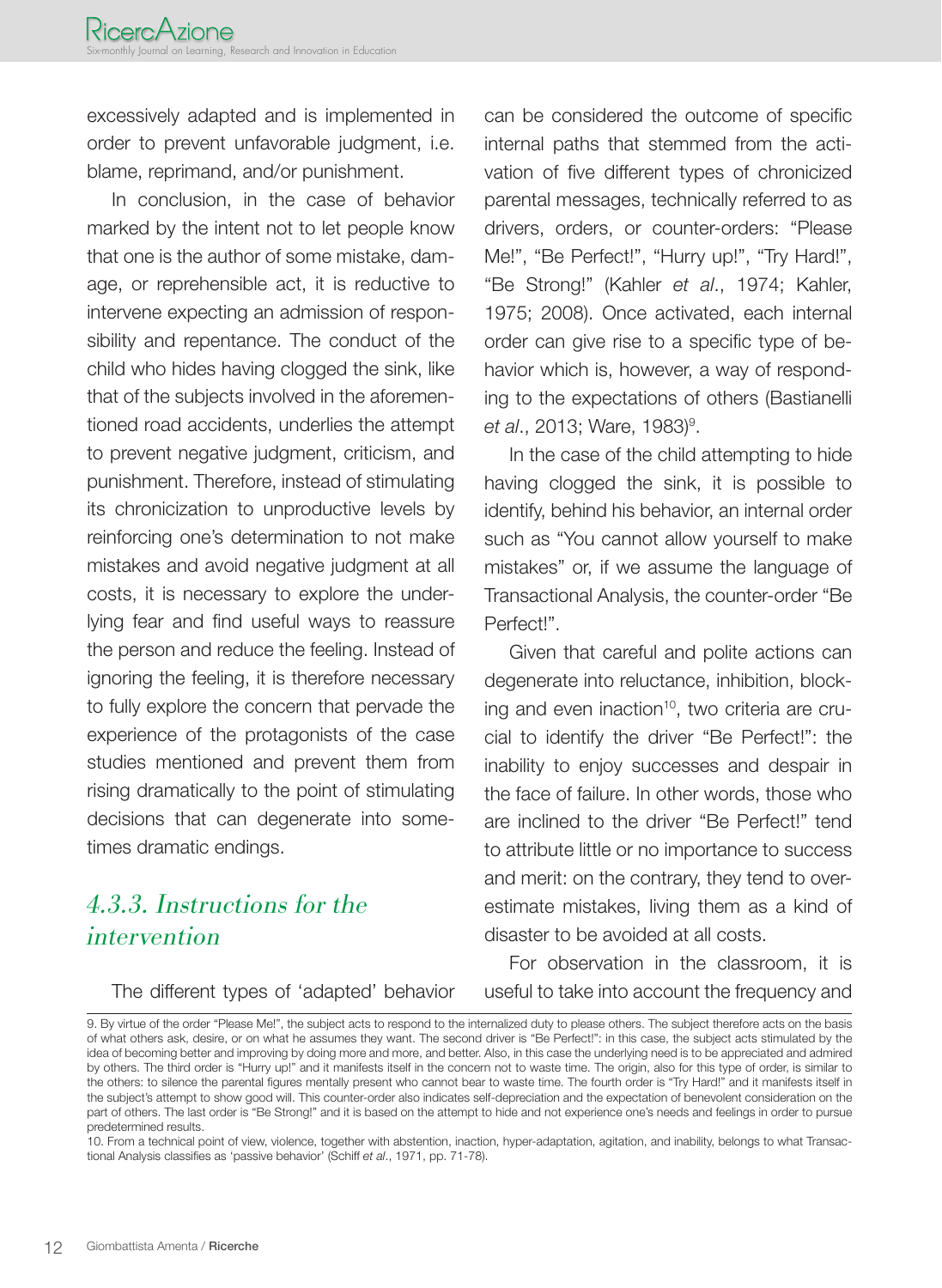intensity of behavior of the type indicated below:

- remaining seated composed while the others play, joke, move around;

- shyness, inhibition, and control;
- overly diligent and judicious traits;
- tension and rigidity when with others;
- inactivity and inaction;
- embarrassment and shame;
- inhibition during oral tests;
- repeatedly goes over strokes when drawing;
- deleting and correcting often when writing;
- reducing font size when writing;
- taking more time than others to complete a task;
- procrastinating and doing things at the last moment;
- repeatedly review an assignment before submitting it;
- using intercalations and accessory phrases, to specify things before saying others;
- avoiding to openly express one's opinions, feelings, tastes;
- reduced description of concepts and examples;
- requests to postpone oral tests;
- "strategic" absences to avoid tests;
- worry and anxiety in the face of a relatively new and/or difficult task;
- little enthusiasm in the face of success, which he or she seems to experience as futile and unimportant;
- despair in case of mistakes or failure.
- As regards possible interventions, it bears repeating that encouraging behavior that imply the internal driver "Be Perfect!" past certain limits by resorting to blame, reproach,

and punishment risks raising the underlying fear to a new level. This, once again, risks encouraging the renewal of the resolve not to make mistakes which, paradoxically, can result in an increase in the risk of getting distracted, making mistakes, and incurring in further accidents.

It is therefore worthwhile to identify and act on the fear of making mistakes, i.e. to help children who show perfectionism, inhibition, blocking, and inaction to give themselves the permission to act in a natural way. Useful tips on how to avoid pushing children towards excessive scruples and meticulousness and promoting a constructive relational atmosphere can be deduced from contributions on pedagogy (Binanti, 2005; Perkinson, 1983; 1984; Zanatto Orlandini, 1995; Benes *et al*., 2017).

More practically, educators can teach pupils that, once a situation has occurred, it can only be accepted since persisting in denying it and/or trying to reject it has no advantages. They can, therefore, suggest for the pupils to think about important discoveries made thanks to mistakes and, similarly, to reflect on how to use their mistakes in a productive way, for example by perceiving advantages and positive implications. Finally, they can help students express and verbalize what they feel and what they think in case they have made a mistake that they would like to hide.

## 5. Concluding remarks

After describing a case study featuring a child trying to hide a mistake and the teacher's intention to discover the author of the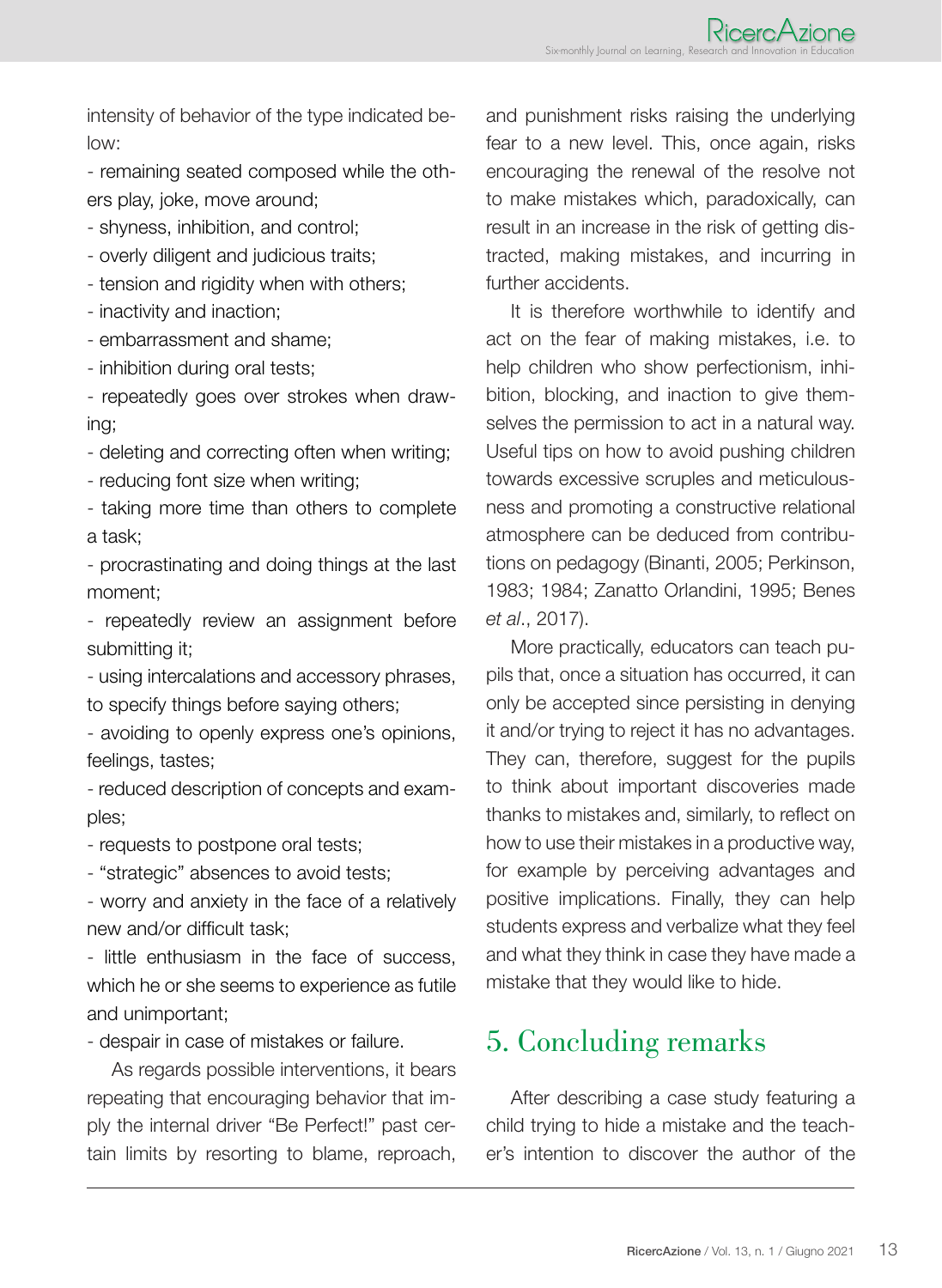damage, the present paper moved on to analyze the way in which the situation developed, which recalls a kind of psychological hide-and-seek. Subsequently, considering that any mistakes and reprehensible actions on the part of a child may be the result of intentional or accidental behavior, the paper moved on to identify which educational purposes, in both cases, can be identified, as well as what interventions can be carried out.

Obviously, referring to a real case study when elaborating reflections and proposals for interventions to carry out, as the writer chose to do in this paper, on the one hand guarantees effectiveness and practicality, yet on the other involves limitations as regards the possible generalization of the results. In any case, the proposed reference framework and the working method followed, from the initial analysis to the identification of appropriate interventions, can certainly be adapted and re-adapted to examine and cope with similar complex educational situations.

In conclusion, focusing solely on the manifest level of problem risks heavily reducing the range of valid options to manage it. In the same way, it is of little use to limit ourselves to identifying the "culprit" of some damage

and, afterwards, blaming and/or punishing them. On the contrary, it is necessary, first of all, to understand whether a mistake is the result of intentional or accidental conduct and, then, to identify and act on any blockages and emotional illiteracy present in one case and/or in the other. In particular, if a pupil has intentionally caused harm, it is easy for their behavior to constitute a passive-aggressive way of handling pending interpersonal issues. Subsequently, educational interventions can help them regain permission to use anger in an open, frank, and direct way. If, on the other hand, a child tries to hide mistakes or accidental damage, it is necessary to investigate and act on their fear of making mistakes and on the mechanisms that amplify such fear. Above all, one must avoid reinforcing any internal intention not to make mistakes.

Finally, it is worth reiterating that, since teachers works for several hours a day in contact with children and young people, it makes no sense to leave them alone to struggle with educational complexities of the type considered. Above all, it is not useful to devalue and ignore their need to fully understand educational complexities and to prepare qualified interventions to manage them.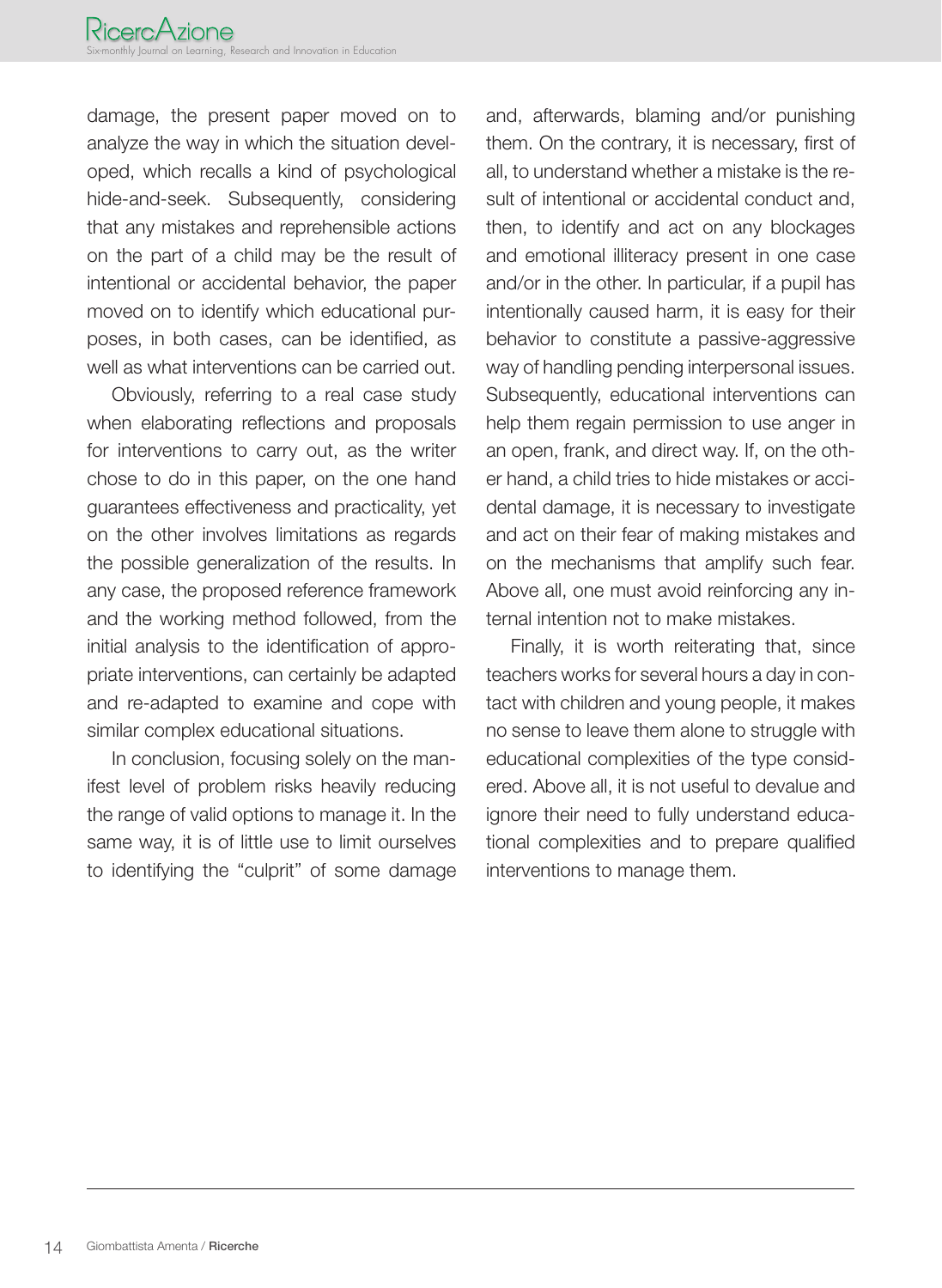### Bibliography

Amenta, G. (2004). *Gestire il disagio a scuola*. Brescia: La Scuola.

- Amenta, G. (2017). L'osservazione dell'agire adattato e iperadattato degli alunni di scuola primaria. *Orientamenti Pedagogici, 64(*4), 737-765.
- American Psychiatric Association (2014). *DSM-5 Manuale diagnostico e statistico dei disturbi mentali.* Milano: Raffaello Cortina.
- Bastianelli, L., & Ceridono, D. (2013). Drivers and Self Ego States in Social Cognitive TA: a Research on Drivers as Protective Strategies. *International Journal of Transactional Analysis Research, 4*(1), 30-39.
- Benes, R., Cellie, D., & Czerwinsky, D.L. (2017). *Per una pedagogia dell'errore.* Trieste: Asterios Abiblio Editore.
- Besser, A., & Priel, B. (2010). Grandiose Narcissism versus Vulnerable Narcissism in Threatening Situations. *Journal of Social and Clinical Psychology, 29*(8), 874-902.
- Binanti, L. (2005). Sbagliando si impara: aspetti epistemologici, pedagogici e didattici dell'errore. In L. Binanti (Ed.), *Sbagliando si impara. Una rivalutazione dell'errore* (pp.67-80). Roma: Armando.
- Boals, A. (2018). Trauma in the Eye of the Beholder: Objective and Subjective Definitions of Trauma. *Journal of Psychotherapy Integration, 28*(1), 77-89.
- Casale, S., Fioravanti, G., Rugai, L., Flett, G.L., & Hewitt, P.L. (2016). The Interpersonal Expression of Perfectionism among Grandiose and Vulnerable Narcissists: Perfectionistic Self-Presentation, Effortless Perfection, and the Ability to seem Perfect. *Personality and Individual Differences, 99*, 320-324.
- Dell'Antonio, A. (1992). *Elementi di psicodinamica delle relazioni familiari.* Roma: Edizioni Kappa.
- Dickinson, K.A., & Pincus, A.L. (2003). Interpersonal Analysis of Grandiose and Vulnerable Narcissism. J*ournal of Personality Disorders, 17*(3), 188-207.
- English, F. (1971). The Substitution Factor. Racket and Real Feeling: Part I. *Transactional Analysis Journal, 1*(4), 27-32.
- English, F. (1972). Racket and Real Feeling: Part II. *Transactional Analysis Journal, 2*(1), 23-25.
- Filanti, S., & Attanasio Romanini, S. (2017). *Il modello dell'Analisi Transazionale. Dai fondamenti teorici all'intervento,* Milano: Franco Angeli.
- Giusti, E., & Rapanà, L. (2011). *Narcisismo. Valutazione pluralistica e trattamento clinico integrato del Disturbo Narcisistico di Personalità.* Roma: Sovera.
- Goleman, D. (1997). *Intelligenza emotiva.* Milano: Rizzoli.
- Goleman, D. (1998). *Lavorare con intelligenza emotiva*. Milano: Rizzoli.
- Kahler, T., & Capert, H. (1974). The Miniscript. *Transactional Analysis Journal, 4*(1), 26-42.
- Kahler, T. (1975). Drivers. The Key to Process of Script. T*ransactional Analysis Journal, 5*(3), 280-284.
- Kahler, T. (2008). The Process Therapy Model The Six Personality Types with Adaptations. Little Rock, Arkansas: Taibi Kahler Associates Inc.
- Kernberg, P.F. (2001). *Aspetti evolutivi del narcisismo normale e patologico.* In E.F. Ronningstam (Ed.), *I disturbi del narcisismo. Diagnosi, clinica, ricerca* (pp. 91-104). Milano: Raffaello Cortina.
- Kernberg, O.F. (2006). *Narcisismo, aggressività e autodistruttività nella relazione psicoterapeutica,* Milano: Raffaello Cortina.